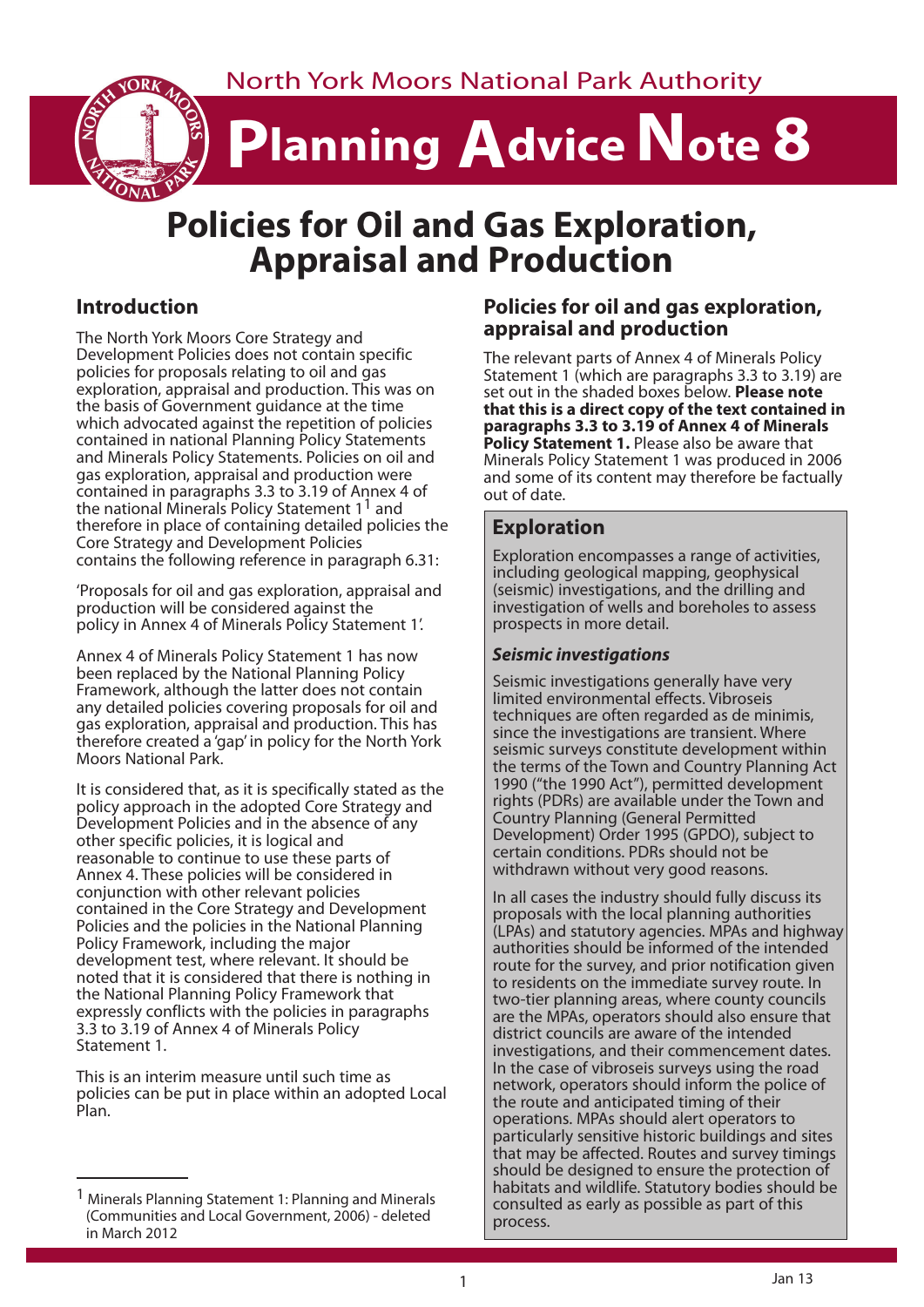#### *Drilling*

 Part 22 of Schedule 2 to the GPDO gives PDRs in respect of certain exploratory operations undertaken with a view to the exploitation of a mineral, subject in certain cases to the developer giving 28 days notice to the MPA. However, development consisting of the drilling of wells for COG exploration is explicitly excluded, and an application for planning permission must be made to the MPA.

 Policies should be drafted to ensure that each application to explore will be considered on its own merits, in accordance with the present guidance, and in relation to LDDs and any other relevant material considerations. These considerations should not include any hypothetical future proposal for development of the oil or gas resource.

 In submitting an application for drilling, the developer should indicate what knowledge has been gained from seismic investigations in selecting the well site, but should not be expected to provide a firm development programme before full appraisal has taken place. Policies should indicate that, subject to the effects on the environment being appropriately addressed and mitigated, and a satisfactory restoration and aftercare plan prepared, applications for exploration may be favourably considered.

 Where environmental or other conditions might preclude vertical drilling, MPAs should discuss with the industry the option of employing directional drilling. LDD policies should make clear that this approach will be adopted and that careful consideration will be given to factors such as:

- $\bullet$  the need for night-time drilling for safety reasons;
- $\bullet$  locating sites to minimise visual intrusion;
- $\bullet$  controlling vehicular activity and vehicle routing;
- $\bullet$  controlling the disposal of mud and other drilling residue; and
- controlling noise and light emissions from drilling rigs with particular reference to night time operations.

 In most cases it will be appropriate to attach conditions to planning permissions to ensure that any adverse impact of the operation on the environment and local residents is kept to a minimum. Sometimes agreement on working practices may be reached with the operator based on the conditions attached to the award of the licence, or as part of an agreement made under section 106 of the 1990 Act (as amended). Section 106 agreements should not duplicate planning conditions or conditions attached to the award of a licence by DTI.

 Because of the intrusive nature of drilling operations, policies should provide that these will not be permitted close to houses and other noise-sensitive properties unless noise levels from drilling and associated operations can be reduced to acceptable levels.

 Particular care should be taken about siting all types of oil and gas wells close to water supply wells or boreholes. Early consultation with the appropriate regional office of the Environment Agency is essential, so as to consider measures to avoid the risk of pollution to ground water and aquifers. If aquifers are to be breached it will be necessary to discuss well-casing details and the composition of drilling muds with the Agency. Off-site disposal of drilling mud and cuttings are matters to be decided as part of the appropriate IPPC permit.

## **Appraisal**

 Should hydrocarbons be found as a result of drilling an exploration well, it may be possible to appraise the find by longer-term testing of that well. In other cases it may be necessary to attempt to define the extent of the find by drilling further wells at other suitable sites in the area. Until the extent of a find has been delineated, it is difficult to evaluate the various options available or to assess the viability and potential environmental effects of commercial exploitation. By the time applications for appraisal wells are submitted, operators may sometimes feel sufficiently confident about the extent of the find, and the way in which they would wish to exploit it, to consider supplying information on the likely planning proposals to the MPA at that stage. This should be on the clear understanding that further appraisal might necessarily lead to changes in plans. As with all other forms of development, an application for an appraisal well must be considered on its merits. This consideration should take into account the long-term suitability of the site since such wells may subsequently be required for production purposes. The other factors listed above for exploration wells are equally relevant to appraisal wells. LDD policies should reflect this.

## **Production and Distribution**

 Although individual well sites can raise environmental issues, the gathering stations required for sustained production which separate, purify and treat the raw material, are likely to take up the most land. However there is some flexibility in the siting of these facilities and it is usually possible to conceal them by careful screening, landscaping and design, and by sinking facilities, including security fencing, below the surrounding ground level. Gathering stations should not be sited where they would have unacceptable adverse environmental impacts.